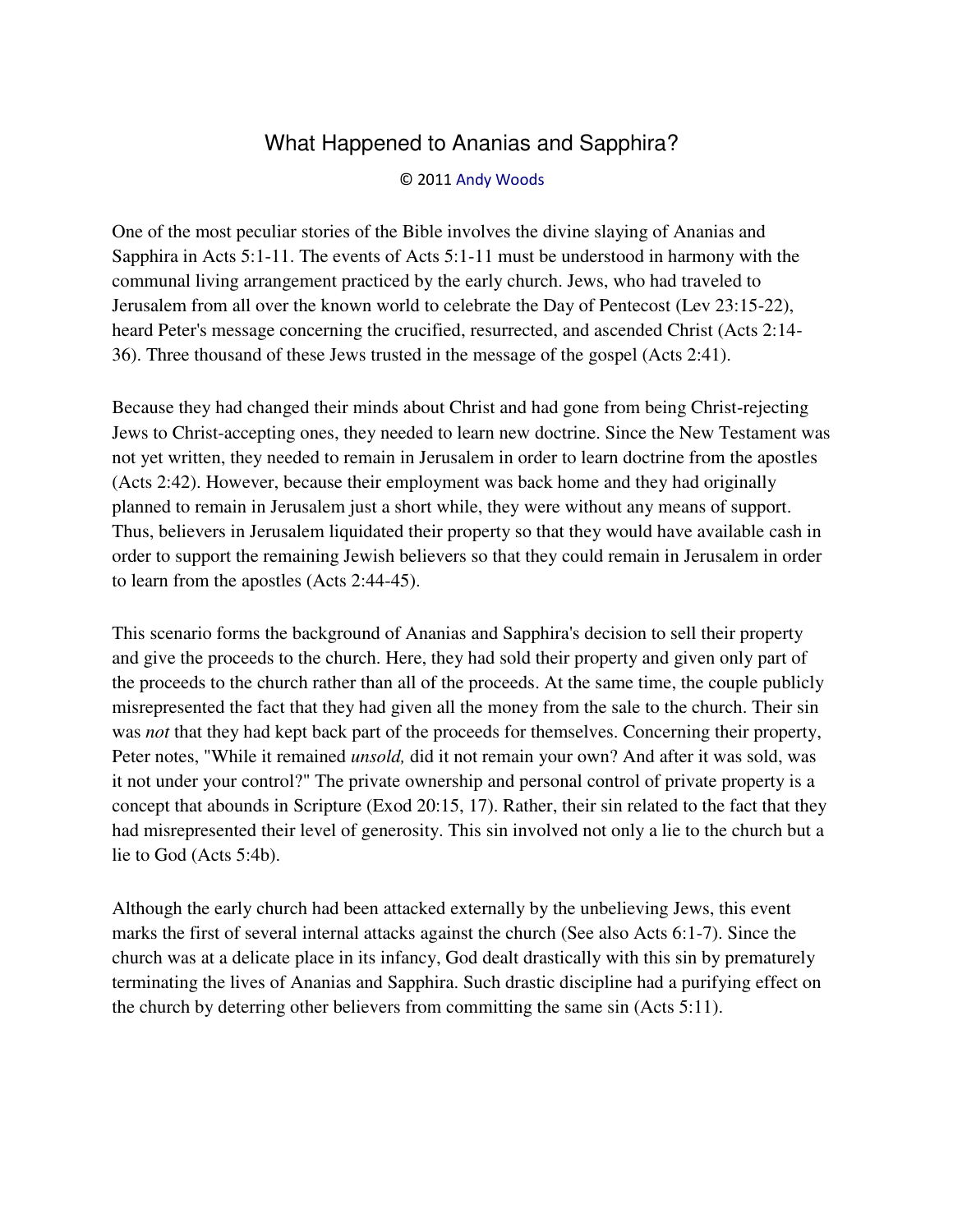## *What Happened to Ananias and Sapphira?*

Ananias and Sapphira seem to have been believers since the rest of the church became afraid as a result of what happened to them (Acts 5:11). It is doubtful that the other believers would be afraid in this manner if only an unbeliever had died. Rather, the church feared since two of their own had been killed. The fact that Satan had filled their hearts (Acts 5:3) does not disqualify them from being believers since Satan can influence Christians who yield to the sin nature (Matt 16:21-23; Eph 4:26-27). While Satanic or demonic possession of Christians is not possible (1 Cor 6:19; Rom 8:9; 1 John 4:4), Satanic oppression or influence can be a reality to the extent that the believer opens the door to such influence by pandering to their sin nature.

Although a believer can never be a candidate for eternal retribution (Rom 5:9; 8:1), God can discipline the believer in order to keep him from practicing sin (Heb 12:5-11; Rev 3:19). Sometimes this discipline can be severe even taking the form of premature death (1 Cor 11:30; 1 John 5:16; Rev 2:23).

What can we learn from this curious event? First, we should not mistakenly conclude that all suffering in the life of the believer emanates from divine discipline regarding personal sin. While sin can be *a* cause of suffering, it is not necessarily *the only* cause of such suffering. There are many scriptural examples of individuals suffering for reasons unrelated to divine discipline over personal sin (Job 1:1; John 9:1-3; Gal 4:13; 2 Cor 12:7-10; 2 Tim 4:20; Jas 1:2- 4). Second, God desires practical holiness in His church. Because sin is spiritually contagious (Gal 5:9; 1 Cor 5:6), God sometimes deals with sin drastically so as to prevent it from spreading to the rest of God's people.

Third, the disciplining hand of the Lord is a reality in the life of the Christian. God loves us so much that He may sometimes introduce temporal pain into our lives when we sin. His goal is for us to associate this momentary pain with the sin so that we will be deterred from committing the same sin in the future. When a child runs across the street without looking for oncoming traffic, a loving parent will discipline the child. The goal of such discipline is not to destroy the child but rather to protect the child. The logic of such discipline is that the next time the child contemplates running across the street without looking, he or she will remember the momentary pain associated with the discipline and consequently not run into the street without looking, thereby potentially sparing the child's life. Similarly, God, who understands the horrific consequences of sin (Gal 6:7-8), understands that we have the ability to destroy ourselves in sin. Thus, He may introduce momentary pain through discipline into our lives. The next time we think about sinning we will associate the momentary pain of discipline with sin and consequently avoid the sin altogether. Such avoidance of sin spares us from untold grief and long-term consequences.

www.SpiritAndTruth.org © 2011 Andy Woods 2 of 3